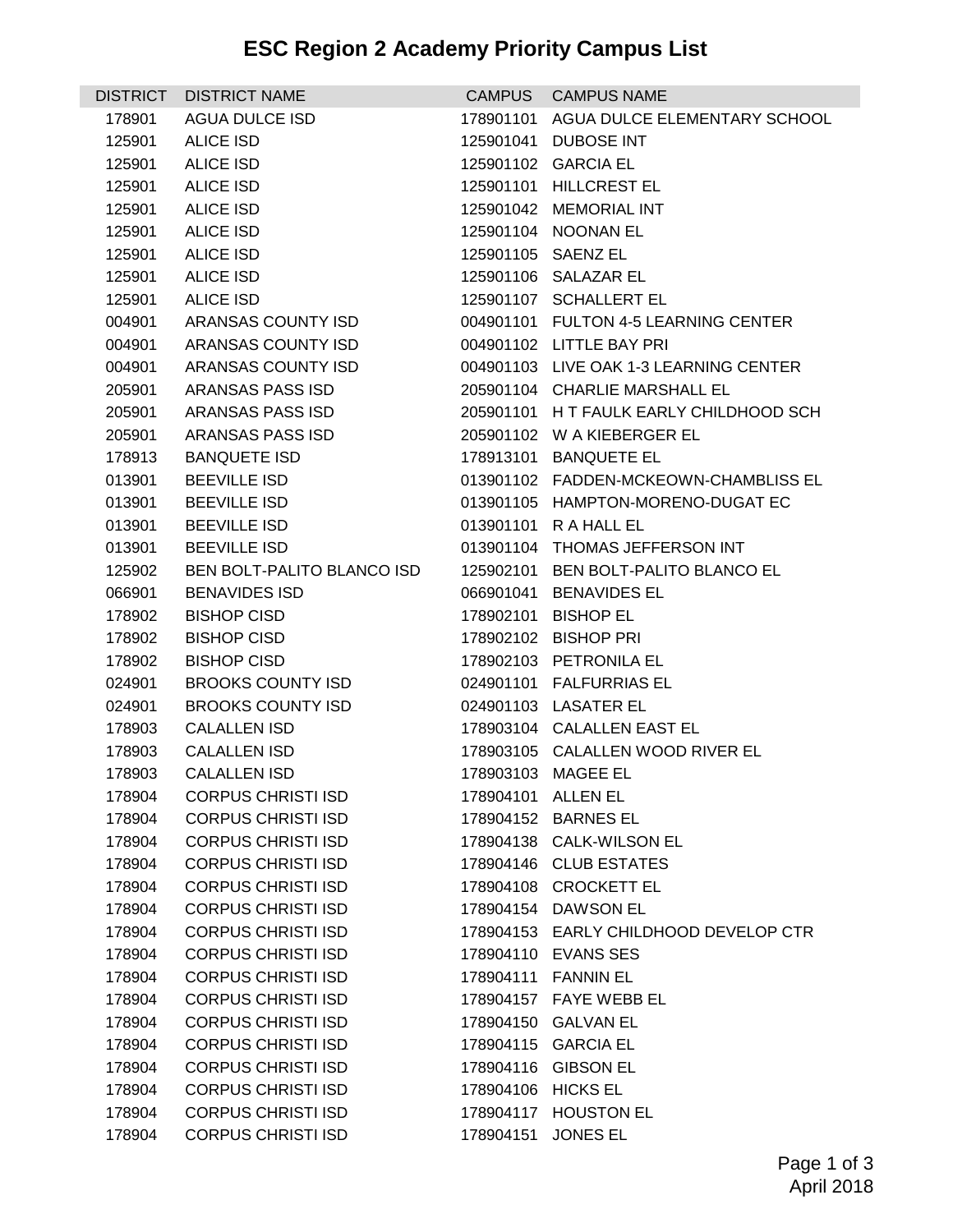## **ESC Region 2 Academy Priority Campus List**

| <b>DISTRICT</b> | <b>DISTRICT NAME</b>          |                    | CAMPUS CAMPUS NAME                       |
|-----------------|-------------------------------|--------------------|------------------------------------------|
| 178904          | <b>CORPUS CHRISTI ISD</b>     |                    | 178904118 KOSTORYZ EL                    |
| 178904          | <b>CORPUS CHRISTI ISD</b>     |                    | 178904121 LOS ENCINOS SES                |
| 178904          | <b>CORPUS CHRISTI ISD</b>     |                    | 178904104 MARY HELEN BERLANGA EL         |
| 178904          | <b>CORPUS CHRISTI ISD</b>     |                    | 178904123 MEADOWBROOK EL                 |
| 178904          | <b>CORPUS CHRISTI ISD</b>     |                    | 178904124 MENGER EL                      |
| 178904          | <b>CORPUS CHRISTI ISD</b>     |                    | 178904149 MIRELES EL                     |
| 178904          | <b>CORPUS CHRISTI ISD</b>     |                    | 178904125 MONTCLAIR EL                   |
| 178904          | <b>CORPUS CHRISTI ISD</b>     |                    | 178904148 MOORE EL                       |
| 178904          | <b>CORPUS CHRISTI ISD</b>     |                    | 178904127 OAK PARK SPECIAL EMPHASIS SCH  |
| 178904          | <b>CORPUS CHRISTI ISD</b>     |                    | 178904130 SANDERS EL                     |
| 178904          | <b>CORPUS CHRISTI ISD</b>     |                    | 178904132 SCHANEN ESTATES EL             |
| 178904          | <b>CORPUS CHRISTI ISD</b>     |                    | 178904122 SHAW SES                       |
| 178904          | <b>CORPUS CHRISTI ISD</b>     | 178904134 SMITH EL |                                          |
| 178904          | <b>CORPUS CHRISTI ISD</b>     |                    | 178904054 STUDENT SUPPORT CENTER         |
| 178904          | <b>CORPUS CHRISTI ISD</b>     |                    | 178904136 TRAVIS EL                      |
| 178904          | <b>CORPUS CHRISTI ISD</b>     |                    | 178904140 WOODLAWN EL                    |
| 178904          | <b>CORPUS CHRISTI ISD</b>     |                    | 178904107 WYNN SEALE METROPOLITAN SCH    |
| 178904          | <b>CORPUS CHRISTI ISD</b>     |                    | 178904141 YEAGER EL                      |
| 178904          | <b>CORPUS CHRISTI ISD</b>     |                    | 178904142 ZAVALA EL                      |
| 178801          | DR M L GARZA-GONZ CHAR SCH    |                    | 178801001 DR M L GARZA-GONZALEZ CHAR SCH |
| 178905          | DRISCOLL ISD                  |                    | 178905041 DRISCOLL EL & MIDDLE           |
| 178914          | <b>FLOUR BLUFF ISD</b>        |                    | 178914106 EARLY CHILDHOOD CENTER         |
| 178914          | FLOUR BLUFF ISD               |                    | 178914101 FLOUR BLUFF EL                 |
| 178914          | FLOUR BLUFF ISD               |                    | 178914105 FLOUR BLUFF INT                |
| 178914          | FLOUR BLUFF ISD               |                    | 178914103 FLOUR BLUFF PRI                |
| 066903          | <b>FREER ISD</b>              |                    | 066903102 NORMAN M THOMAS EL             |
| 149901          | <b>GEORGE WEST ISD</b>        |                    | 149901101 GEORGE WEST EL                 |
| 149901          | <b>GEORGE WEST ISD</b>        |                    | 149901102 GEORGE WEST PRI                |
| 205902          | <b>GREGORY-PORTLAND ISD</b>   |                    | 205902104 ANDREWS EL                     |
| 205902          | <b>GREGORY-PORTLAND ISD</b>   |                    | 205902101 AUSTIN EL                      |
| 205902          | <b>GREGORY-PORTLAND ISD</b>   |                    | 205902102 CLARK EL                       |
| 205903          | <b>INGLESIDE ISD</b>          |                    | 205903103 BLASCHKE/SHELDON EL            |
| 205903          | <b>INGLESIDE ISD</b>          |                    | 205903104 GILBERT J MIRCOVICH ELEMENTARY |
| 205903          | <b>INGLESIDE ISD</b>          |                    | 205903102 INGLESIDE PRIMARY SCHOOL       |
| 015822          | <b>JUBILEE ACADEMIES</b>      |                    | 015822006 JUBILEE KINGSVILLE             |
| 131001          | <b>KENEDY COUNTY WIDE CSD</b> |                    | 131001103 SARITA EL                      |
| 137901          | <b>KINGSVILLE ISD</b>         |                    | 137901041 GILLETT INT                    |
| 137901          | KINGSVILLE ISD                |                    | 137901109 HARREL EL                      |
| 137901          | <b>KINGSVILLE ISD</b>         |                    | 137901105 HARVEY EL                      |
| 137901          | <b>KINGSVILLE ISD</b>         |                    | 137901106 KLEBERG EL                     |
| 137901          | <b>KINGSVILLE ISD</b>         |                    | 137901110 PEREZ EL                       |
| 125906          | LA GLORIA ISD                 |                    | 125906101 LA GLORIA EL                   |
| 205904          | <b>MATHIS ISD</b>             |                    | 205904101 MATHIS EL                      |
| 205904          | <b>MATHIS ISD</b>             |                    | 205904102 MATHIS INT                     |
| 205905          | <b>ODEM-EDROY ISD</b>         | 205905103 ODEM EL  |                                          |
| 205905          | <b>ODEM-EDROY ISD</b>         | 205905101          | <b>ODEM INT</b>                          |